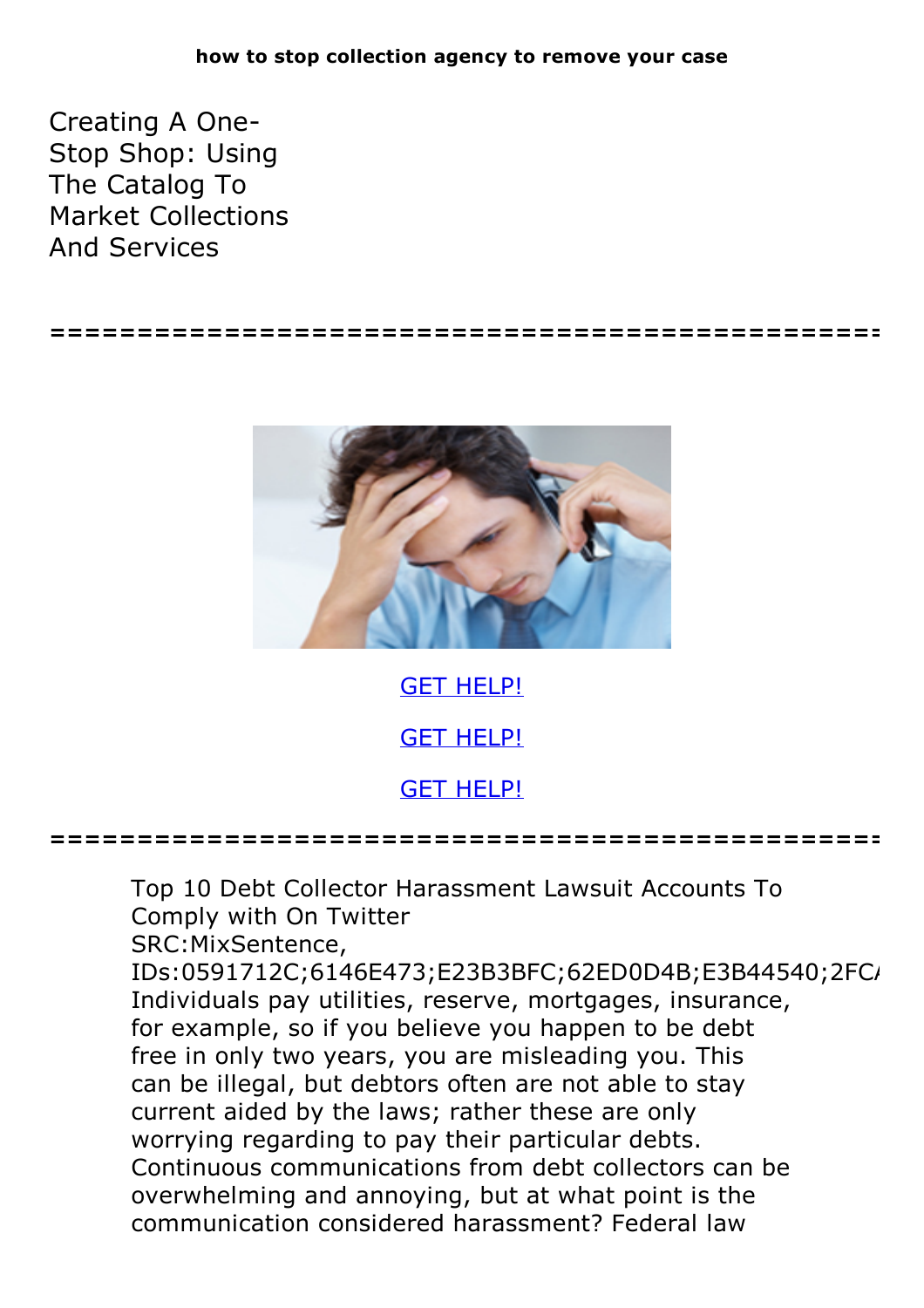prohibits unreasonable harassment by collection agencies or attorneys. A person subject to harassment should ask the debt collector to stop the harassing calls, and should send a letter in writing to the collection company asking that the harassment stop. Instead of calling back and asking for the individual collector handling your "case," call and try to speak to the receptionist. Maybe there was a family emergency, a spouse lost their job, or a debt collector is calling trying to locate someone else. Sadly, debt collection scams are just one of the many ways someone can try to steal your identity . You'll also want to review it to see if it contains

accidental errors, such as debts listed as being in collections that may be owed by someone with the same name as yours, or legitimate debts that you've already paid but that were erroneously reported as unpaid. If the situation with a debt collector gets messy-particularly if the debt collector is suing youthen you might want to hire an attorney to represent you. The statute of limitations is a time limit that states how long an entity has to take action in a particular situation. If you've been having a difficult time keeping up with payments, you may have accrued late fees and other penalties that make it even harder to get caught up. Consumer advocates recommend debtors avoid paying debt collectors with post-dated checks, even though collectors may pressure consumers to do so. After all they were the ones who offered to lend money to all and sundry with little or no checks, and now the big boys are in trouble. Generally, loans with household goods as collateral should be paid only after shelter, clothing, food, utility, taxes, student loans and necessary transportation costs are satisfied. You should pay <sup>a</sup> car loan after critical items (food, rent, clothing, utility bills), but before most other debts for nonessentials.<br>Then ask who the credit card or other loan was

originally with, the amount of the original debt and the date of the original debt. If the original creditor, such as a credit card issuer or mortgage lender, is handling the debt collection, then your payments will go to the creditor. A creditor, such as a credit card issuer or a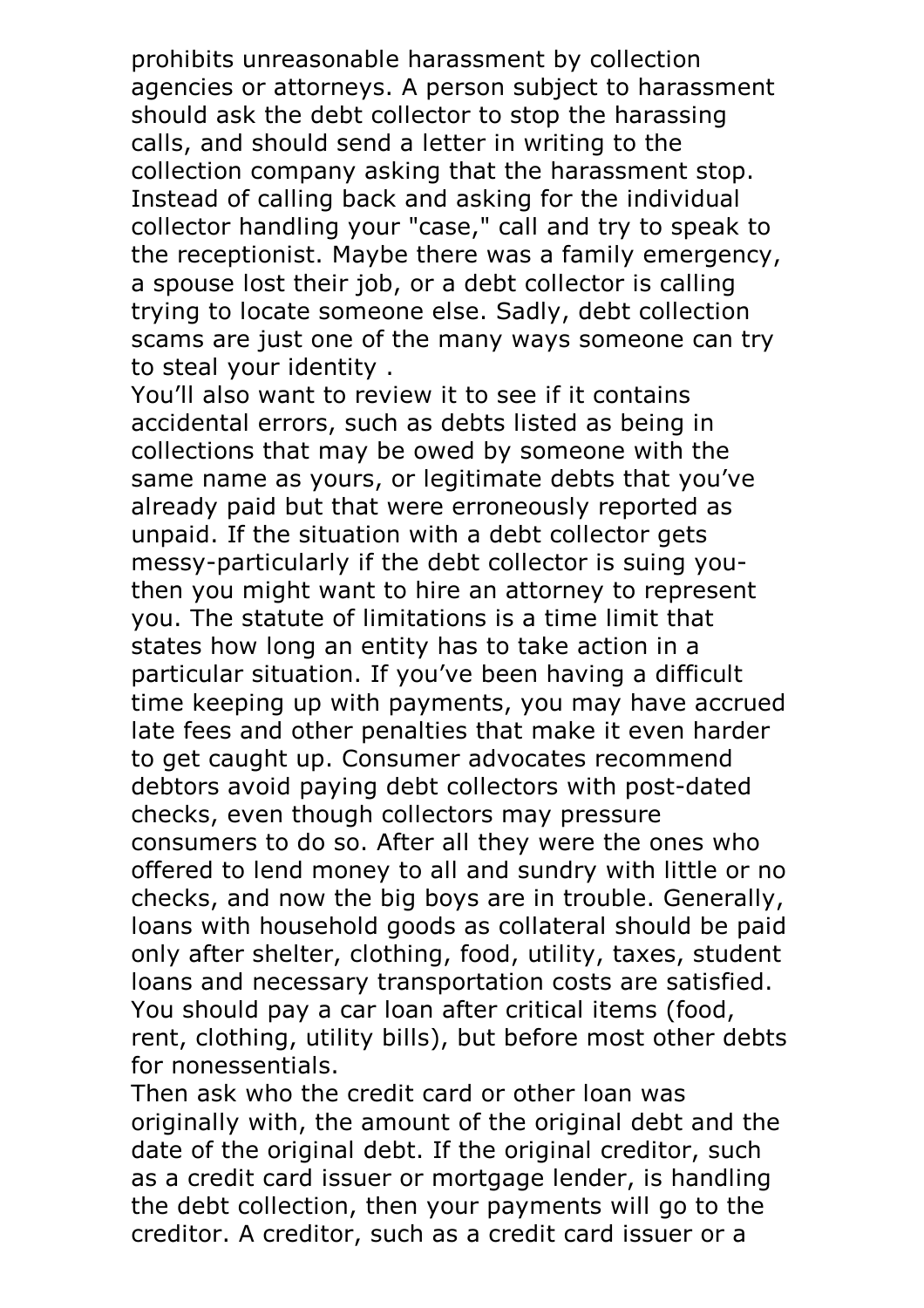mortgage lender, thinks you're behind on payments. You should also ask for proof of the debt collector's claim that you owe money, such as a copy of a credit card bill. Be sure to keep a copy of the letter for your records. However, a collector can renew collection activities if you are sent proof of the debt, such as a copy of a bill for the amount owed. Debt collectors who know you are represented by counsel with respect to one debt are not required to assume similar representation on your other debts; however, if you notify debt collectors that your attorney has been retained to represent you for all other debts placed with them, they must deal only with that attorney. You have a great deal of leverage to get the case resolved if you defeat the summary judgment motion and an experienced consumer attorney can help you maximize that leverage to get the best possible outcome. You can sue debt collectors that violate your rights under federal law. Then follow up by exercising those rights. These programs seek to provide a consolidated monthly payment that the credit counseling agency then pays to all lenders over a set period of time. How should you know then that there is misrepresentation? A collection stays on your credit report for seven years from the time of your last payment, and there are three ways to get it taken off. Credit counseling agencies are generally non-profit organizations that can advise you on your money and debts. Can a Debt Collector Garnish My Wages? A debt collector can still report to a credit bureau that your debt has gone to collections, and it can still sue you to recover the debt. Because of this short deadline to file an answer in a debt claim case in justice court, you should contact an attorney immediately so an answer can be filed in your case before the deadline. Once an arrangement is in place, stick to it, and remember to proactively contact the collectors if you circumstances change - Work with them and they'll work with you.

The Superior Guide To What Constitutes Harassment By Debt Collectors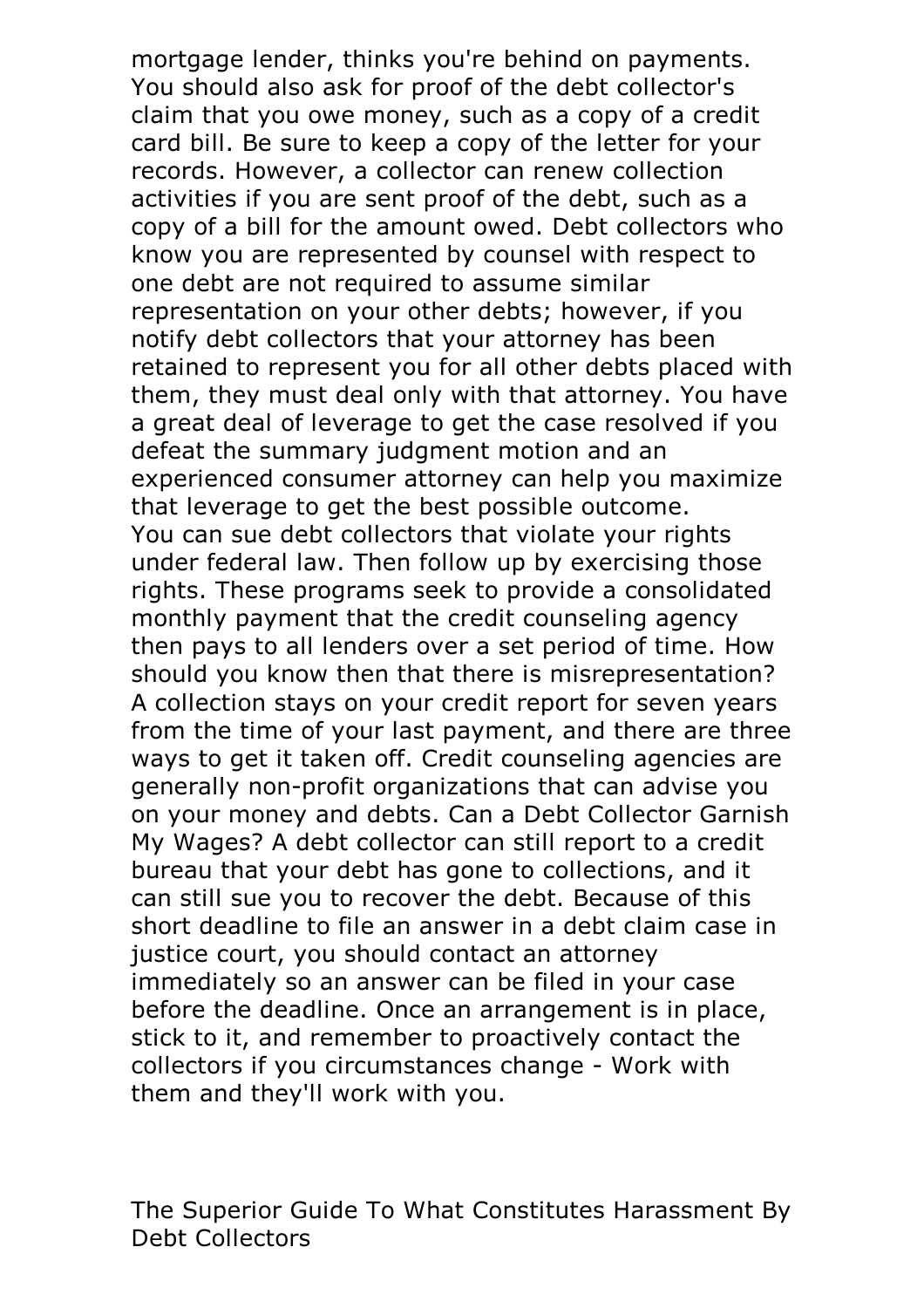## SRC:MixSentence,

IDs:95C9BD74;49159EAB;BA0A805D;6A9187B0;CA2F5594;42B Services like Truebill and Trim automatically scan your credit and debit card statements for recurring bills, making it easier to determine which services you really need and which you can cut out. You're only making minimum payments on your balance. Card debt payments are high compared with other bills. If you have so much credit card debt that you can't make minimum payments, your issuer may sell your debt to a collections agency after a few months of missed payments. If you find yourself trying to pay off a credit card with another card, you may have too much debt on your hands. Legally, it's true that debt collectors could get a judgment in court that would force you to sell your home to repay a delinquent debt. You find yourself pressured to answer and deal with hard-nosed debt collectors that know all the tricks of the trade to force you into agreements you otherwise would not consider.

If debt payments are putting pressure on your budget, you may need to use your credit card to buy necessities, perpetuating the cycle of debt. You may not qualify for some mortgage programs if your debtto-income ratio exceeds 43 percent. While there's no set standard on what is considered too high for a credit utilization ratio, many financial experts say you should aim for 30 percent or below. There is a difference between using more than 30 percent of your available credit and paying it off before the end of your statement period, and regularly having a credit utilization over 30 percent. Credit card debt is on the rise. The debt collection agency is demanding the complete payment of the debt, but is offering them the option of disputing the debt in a letter (which the consumer has a legal right to do). While a debt collector can't sue you for a time-barred debt, they can still make an attempt to collect a debt. Tip: Be aware that time-barred debt may still affect your credit report.

If you're spending enough on your credit cards to regularly hit your spending limit, it may be an indication that your debt has gotten out of control. You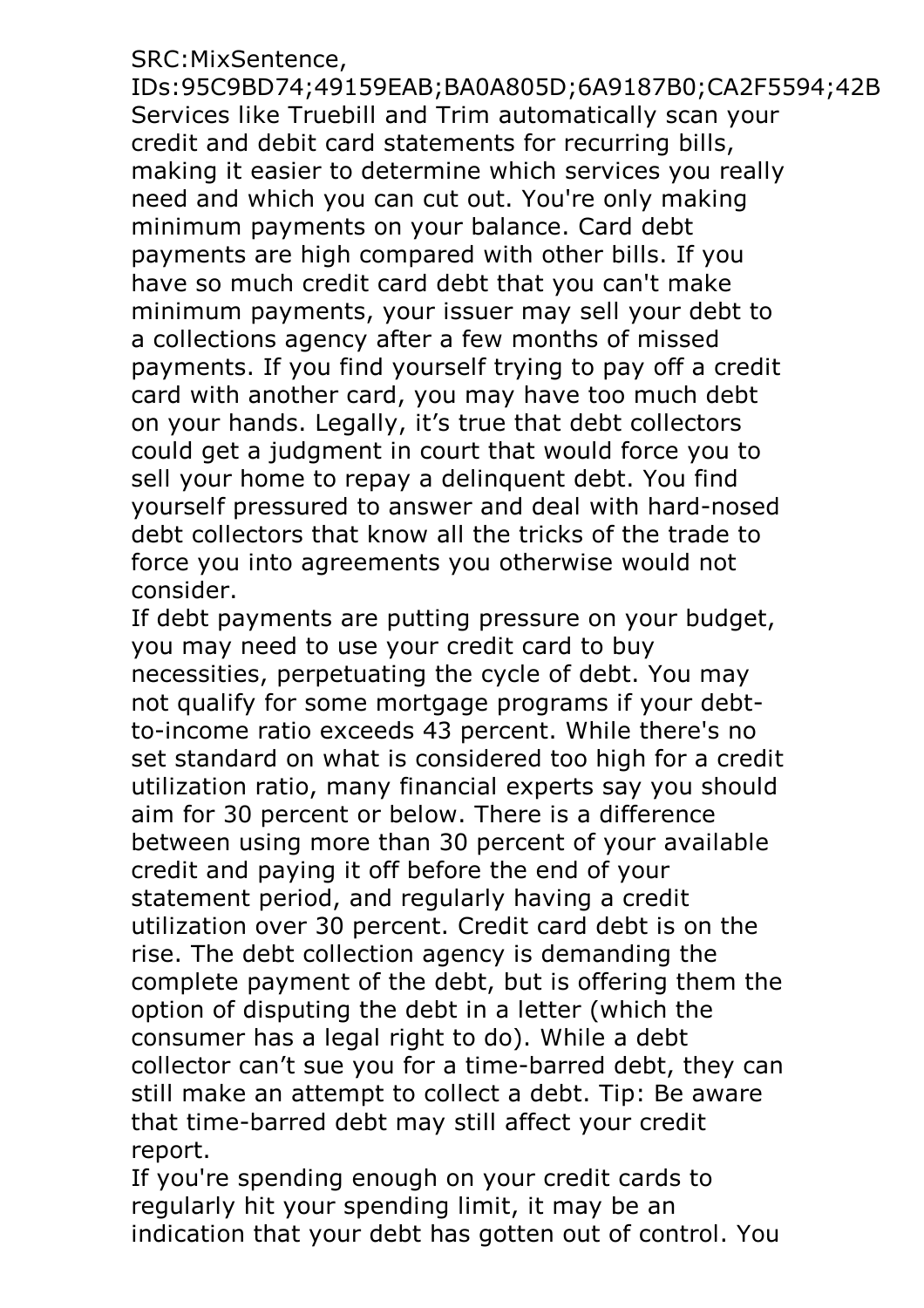might find a number of ways to cut excess spending and put that savings toward your credit card payments. Plan out how you'll afford credit card payments and recurring and upcoming expenses, comparing your expenses with your income. • When you need to get cash advances because you are out of money. The next time you go to apply for a job or for credit, you might be surprised to learn that your wages are being garnished or that you have legal action listed on your credit report. If your office fails to respond to this validation request within 30 days from the date of your receipt, all references to this account must be deleted and completely removed from my credit file and a copy of such deletion request shall be sent to me immediately.<br>Yes. If you do not receive any customer chargebacks or

customer complaints which might result in Paypal taking money out of your PayPal account, all of your money will be there after 180 days. Since you account has been limited, you will now have to wait 180 days in order to get whatever money is in your PayPal account. <sup>1</sup> (for example), PayPal will mark your submission as SUBMITED/Action Complete. Collector: Well, Mrs. Doe, this account is seriously delinquent and we will continue our collection efforts. In Pennsylvania, for example, collection agencies, collectors and debt buyers can operate without licenses in the state. Do I Have Too Much Credit Card Debt? The consequences of bad credit can range from inconvenient to life-altering. Payment history is the most important component of your FICO credit score, so missing payments can result in even larger credit score reductions. In some cases, these apps will even negotiate on your behalf to get you a lower rate on bills for things like cable or cellphone service. You never know what life will throw at you. In my articles, I'm going to show you how the debt collection process works - what we do, how we negotiate, so you know how to deal with us, and I'm going to do it in plain straight forward language.